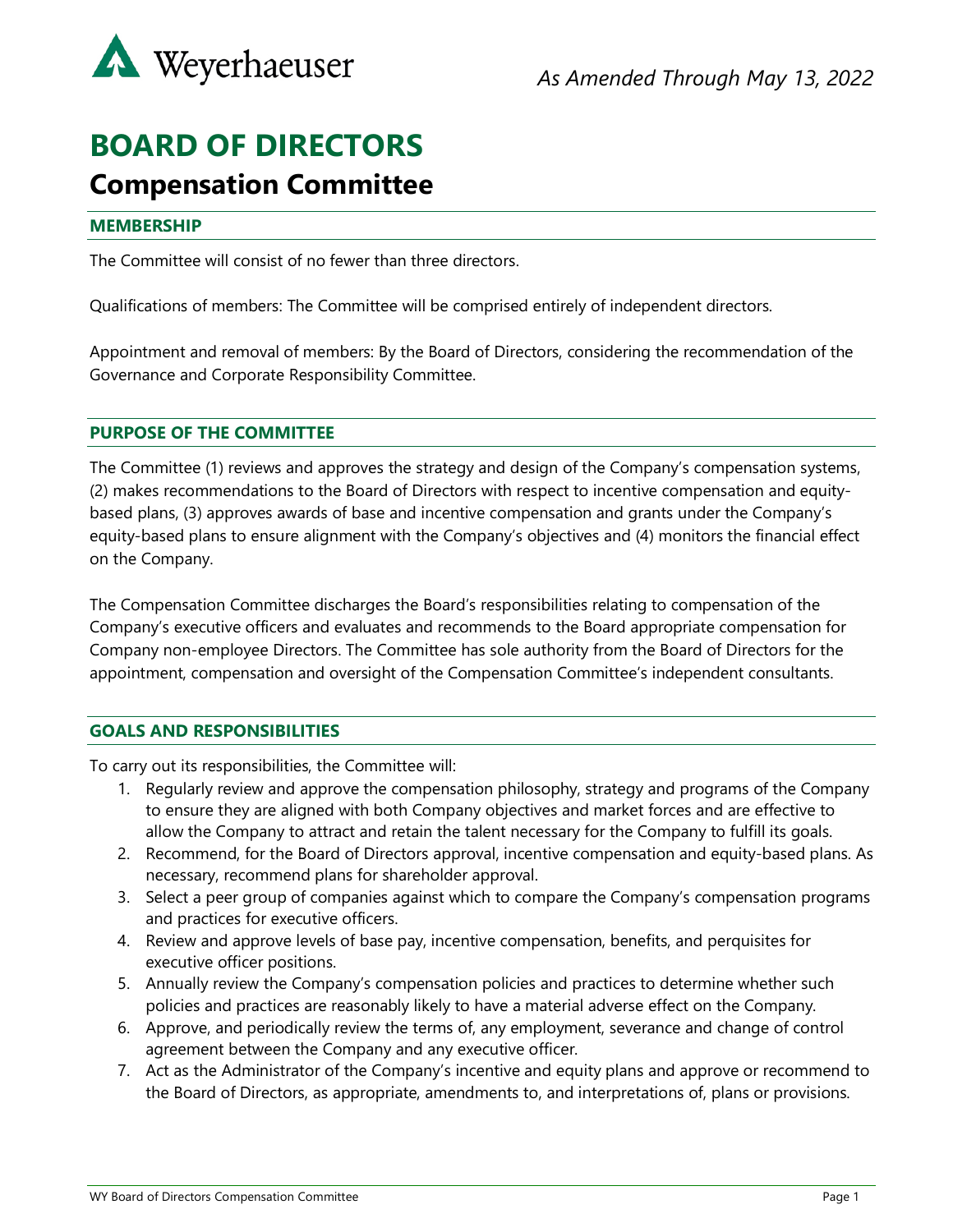#### **GOALS AND RESPONSIBILITIES –** *continued*

- 8. Review and approve recommendations made by the CEO to amend or terminate the Company's benefit plans governed by ERISA.
- 9. Review and monitor the financial effect on the Company of its compensation plans.
- 10. Review, approve and recommend to the independent members of the Board for their approval the corporate goals and objectives relevant to CEO compensation, evaluate the CEO's compensation in light of performance against those goals and objectives, and approve and recommend to the independent members of the Board for their approval the CEO's compensation level based on this evaluation. In determining the long-term incentive component of CEO compensation, the Committee will consider the Company's performance and relative shareholder return, the value of similar incentive awards to CEOs at comparable companies, and the awards given to the CEO in past years and such other factors as the Committee deems in the best interest of the shareholders.
- 11. Approve the compensation of the executive officers other than the CEO, including but not limited to changes in base pay and long- and short-term incentive targets for executive officers.
- 12. Annually, determine the measures, goals, payout matrices or formulae required for funding or issuance of equity under any short-term incentive plan or long-term performance share plan adopted by this Committee or the Board of Directors from time to time.
- 13. Annually, review the Company's performance and the performance of its businesses and determine the funding available to the businesses and functions or the equity to be issued under any shortterm incentive plan or long-term performance share plan based on such performance.
- 14. In its sole discretion, approve grants of awards of stock, stock options, stock appreciation rights, restricted stock units, performance shares or other similar awards.
- 15. Establish stock ownership requirements for executive officers and monitor compliance.
- 16. Review and recommend to the Board stock ownership requirements for Directors and monitor compliance.
- 17. Review and discuss with management the Company's annual Compensation Discussion and Analysis of executive compensation and recommend to the Board of Directors whether, based on such review and discussion, the Compensation discussion and Analysis should be included in the Company's proxy statement for its annual meeting of shareholders and incorporated by reference into the Company's Annual Report on Form 10-K.
- 18. Approve the Compensation Committee report on executive compensation to be included in the Company's annual proxy statement.
- 19. As appropriate and in the sole discretion of the Committee, retain advisors to assist in the evaluation of director, CEO or senior executive compensation and other Committee responsibilities after taking into consideration all factors relevant to advisor independence including the factors set out in the New York Stock Exchange rules; and approve the advisor's fees and other retention terms; and periodically review the effectiveness of such advisors.
- 20. Annually determine the independence of the Committee's compensation consultant according to the standards set from time to time by The New York Stock Exchange and whether the consultant's work raised any conflicts of interest.
- 21. Determine requirements and qualifications for Committee membership, including the need for member independence, and the process for appointing and removing Committee members.
- 22. Recommend to the Board of Directors the compensation philosophy, strategy, programs and plans regarding the Company's compensation of non-employee Directors in accordance with principles regarding Director compensation established by the Board of Directors and the Company's corporate governance guidelines.